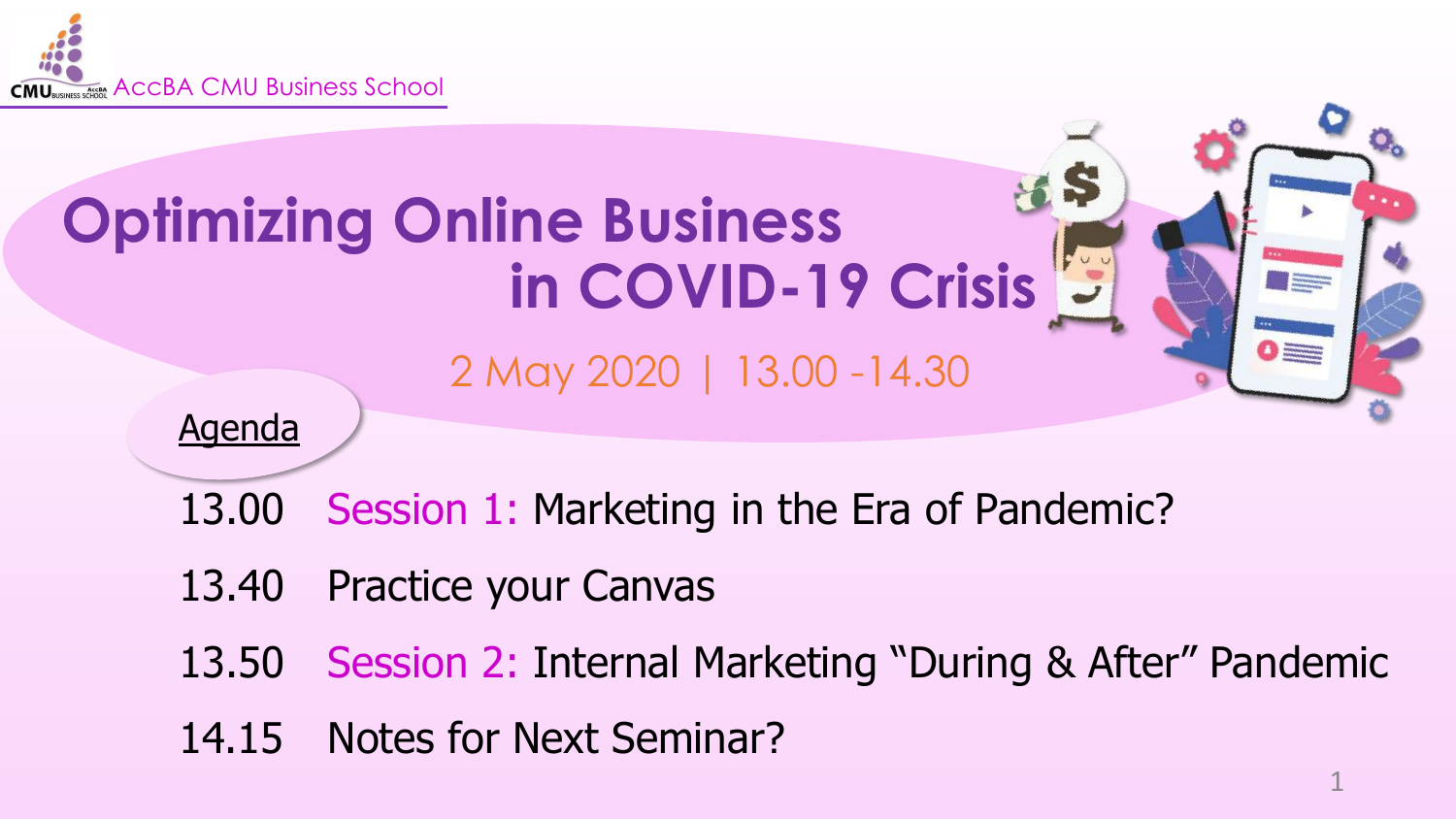

## **Session 1: Marketing in the Era of Pandemic?**

Are your Marketing team ready for **the next wave**  of the new normal?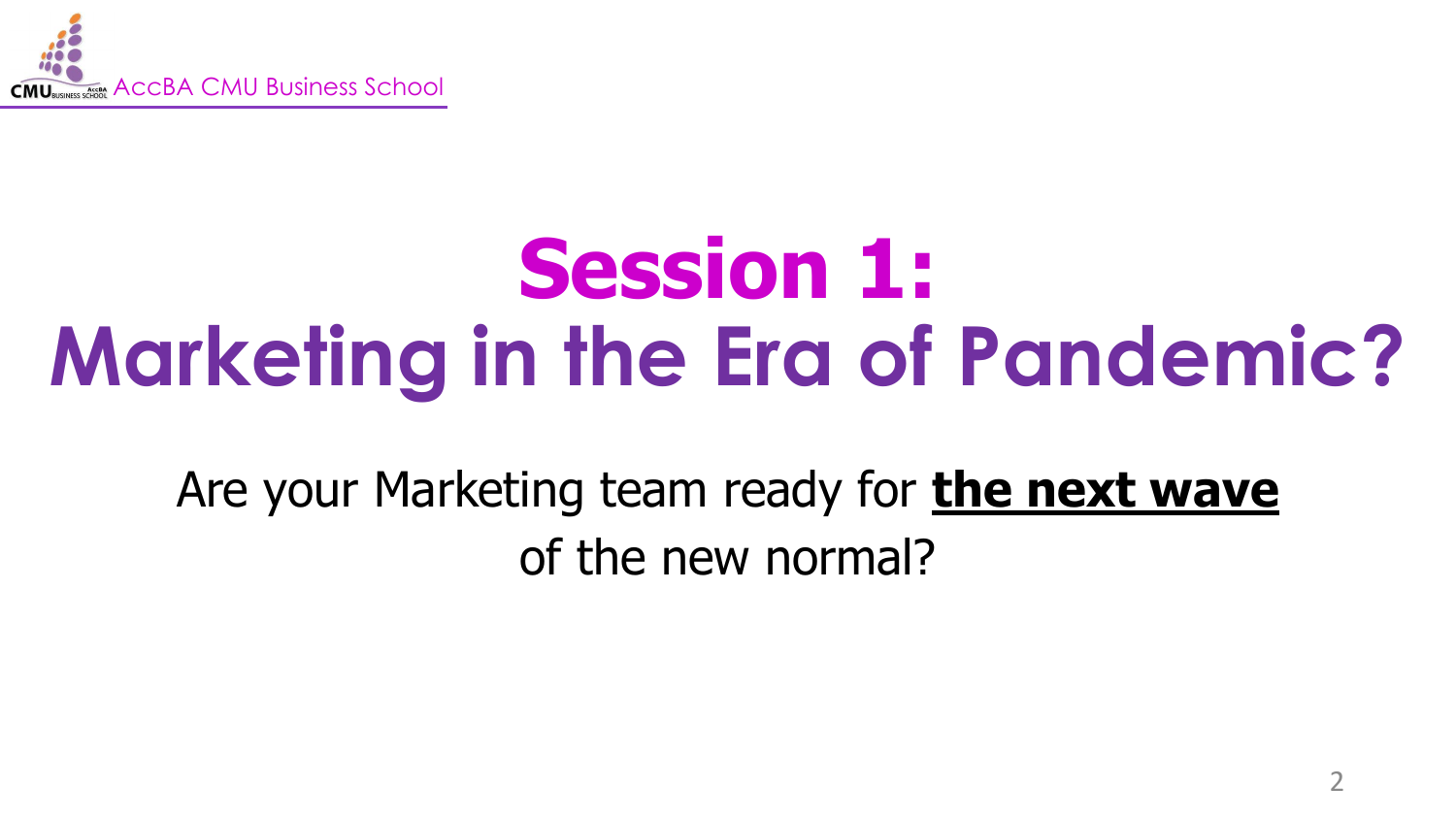

#### **Issues arise…**

- How to plan the company's future during & after the pandemic?
- How to prepare my staff for the "new normal" following the COVID-19?
- Is there any guideline/solutions/best practice to help me successfully operate my business for "re-opening"?
- What are the digital tools and channels I need to embrace?
- How to transform my business from offline to online? Any other options?

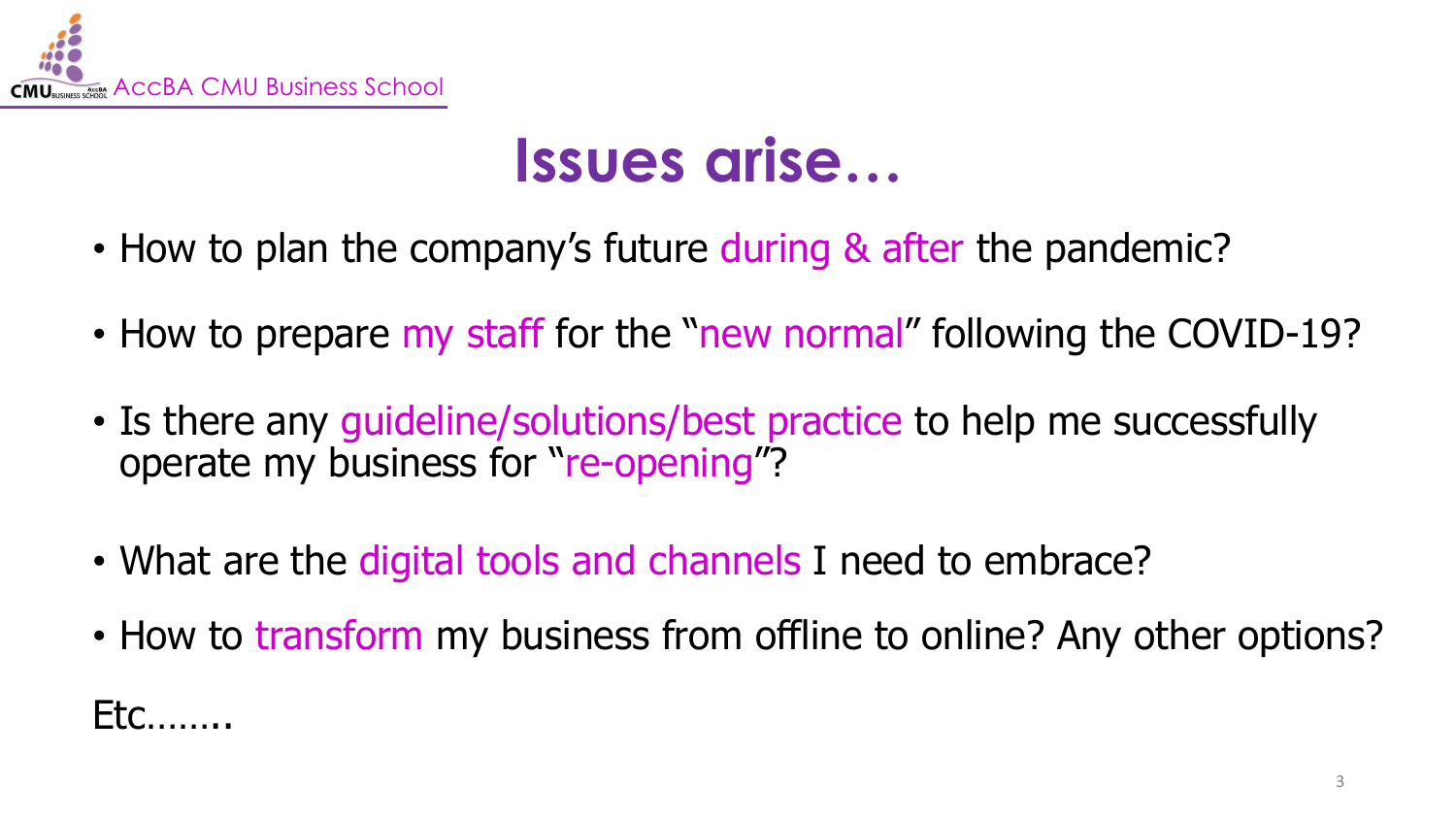



The New Mindset Vision Plan (a b c d e….) Strategies (1,2,3,4…) is required to interact with this new reality…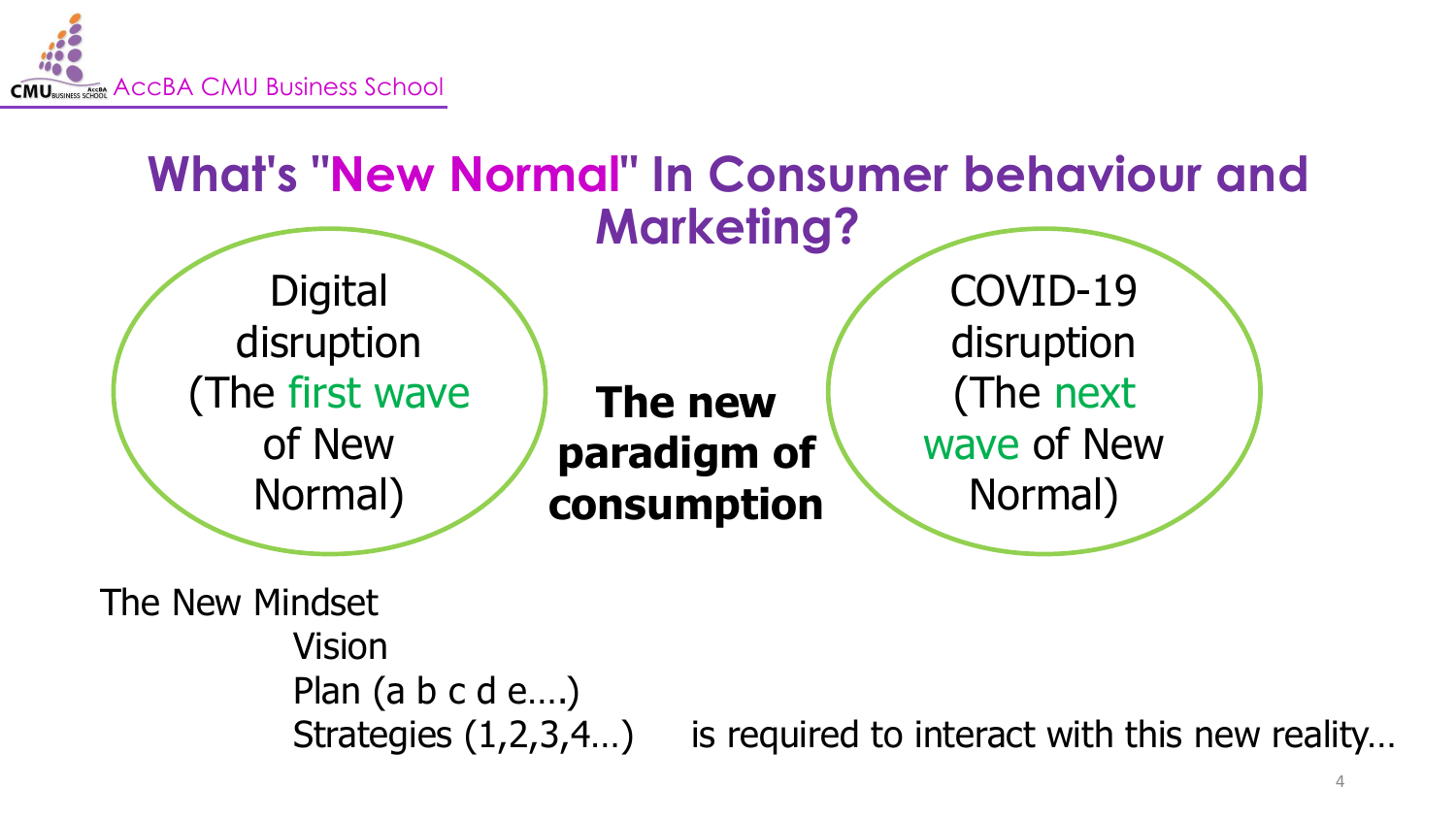

## **What are we going to do today?**

• **Situation analysis** :

**1. Know Yourself:** Digital capabilities analysis

**2. Know Your Competitor:** Competitor analysis and their digital capabilities

**3. Know Your Customers:** Identify target audience through their past offline/online behaviours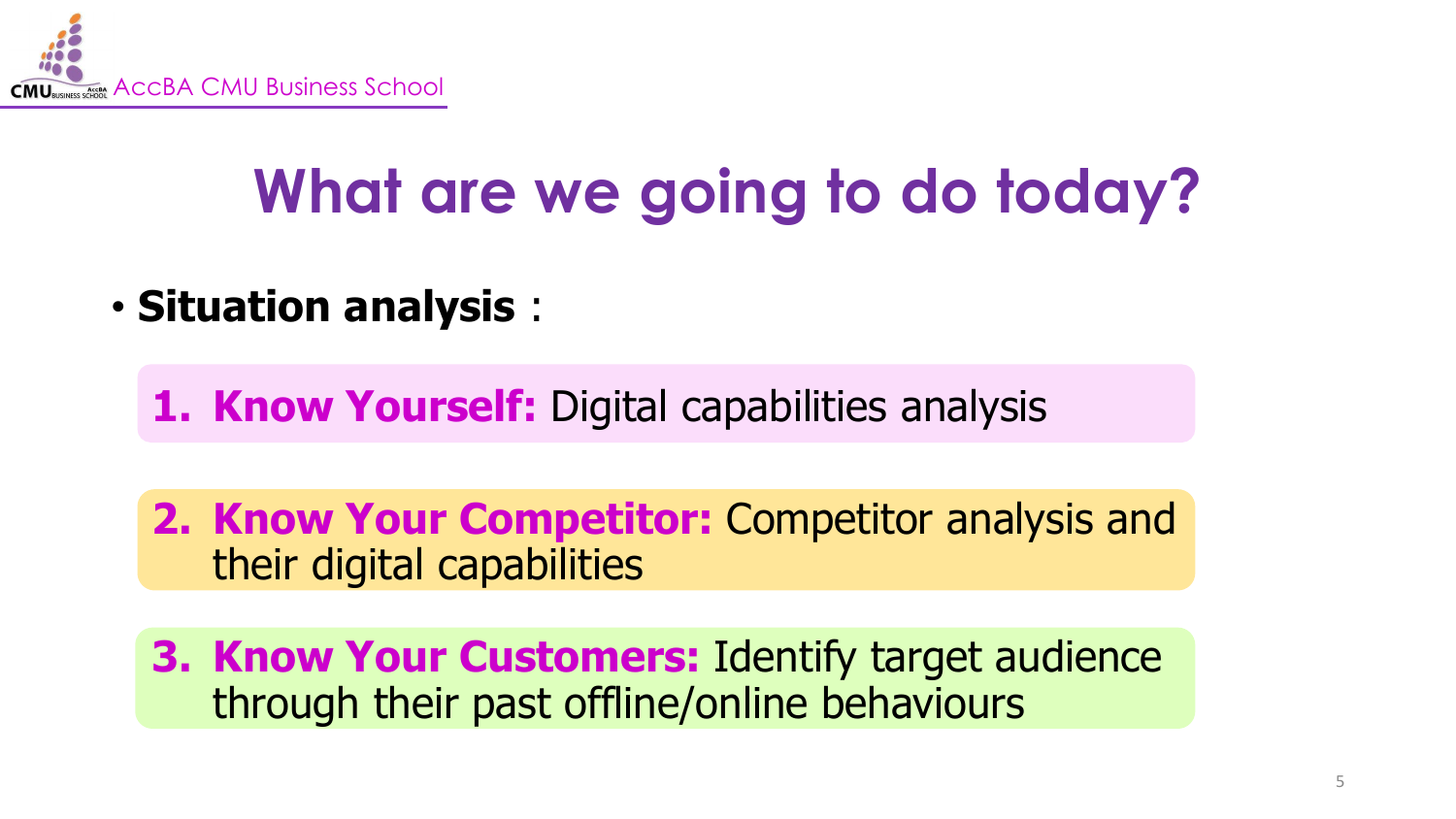|                        | <b>Basic</b><br>knowledge | <b>Limited</b><br>experience | <b>Advanced</b><br>application | <b>Outsourcing or</b><br><b>In-housing</b> | <b>Describe your</b><br>current activities |
|------------------------|---------------------------|------------------------------|--------------------------------|--------------------------------------------|--------------------------------------------|
| <b>Website</b>         |                           |                              |                                |                                            |                                            |
| <b>SEO</b>             |                           |                              |                                |                                            |                                            |
| <b>SEM</b>             |                           |                              |                                |                                            |                                            |
| E-mail                 |                           |                              |                                |                                            |                                            |
| <b>Display ads</b>     |                           |                              |                                |                                            |                                            |
| <b>Social Media</b>    |                           |                              |                                |                                            |                                            |
| - Facebook             |                           |                              |                                |                                            |                                            |
| - Line                 |                           |                              |                                |                                            |                                            |
| - Instagram            |                           |                              |                                |                                            |                                            |
| - Others ()            |                           |                              |                                |                                            |                                            |
| <b>Mobile</b>          |                           |                              |                                |                                            |                                            |
| E-marketplace (Lazada, |                           |                              |                                |                                            |                                            |

Shopee etc.) Adapted from: Dodson, Ian. The Art of Digital Marketing : The Definitive Guide to Creating Strategic, Targeted, and Measurable Online Campaigns, John Wiley & Sons, Incorporated, 2016. ProQuest Ebook Central, http://ebookcentral.proquest.com/lib/ncl/detail.action?docID=4497500

6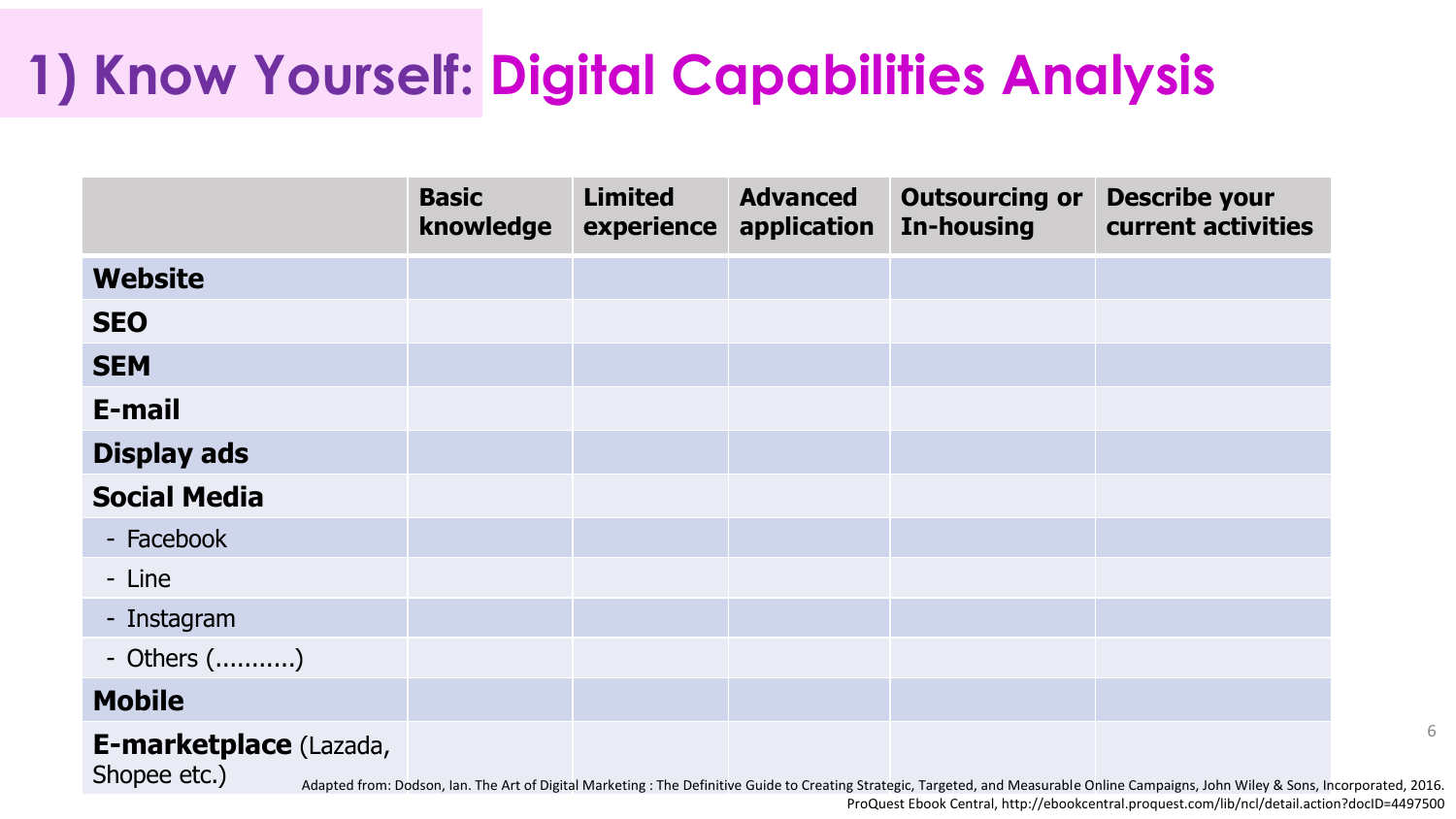

#### **How effective your Active Digital Marketing Channels have worked previously?**

Think about……

- Your customer
- Your specific sector in the industry
- How your company measures up to your competitors
- Industry trends

Starts by answering these basic questions……

- Where am I now?
- How do I measure up to competitors?
- How effective have I been so far?
- What are my main strengths and weaknesses?
- How successful have previous activities been?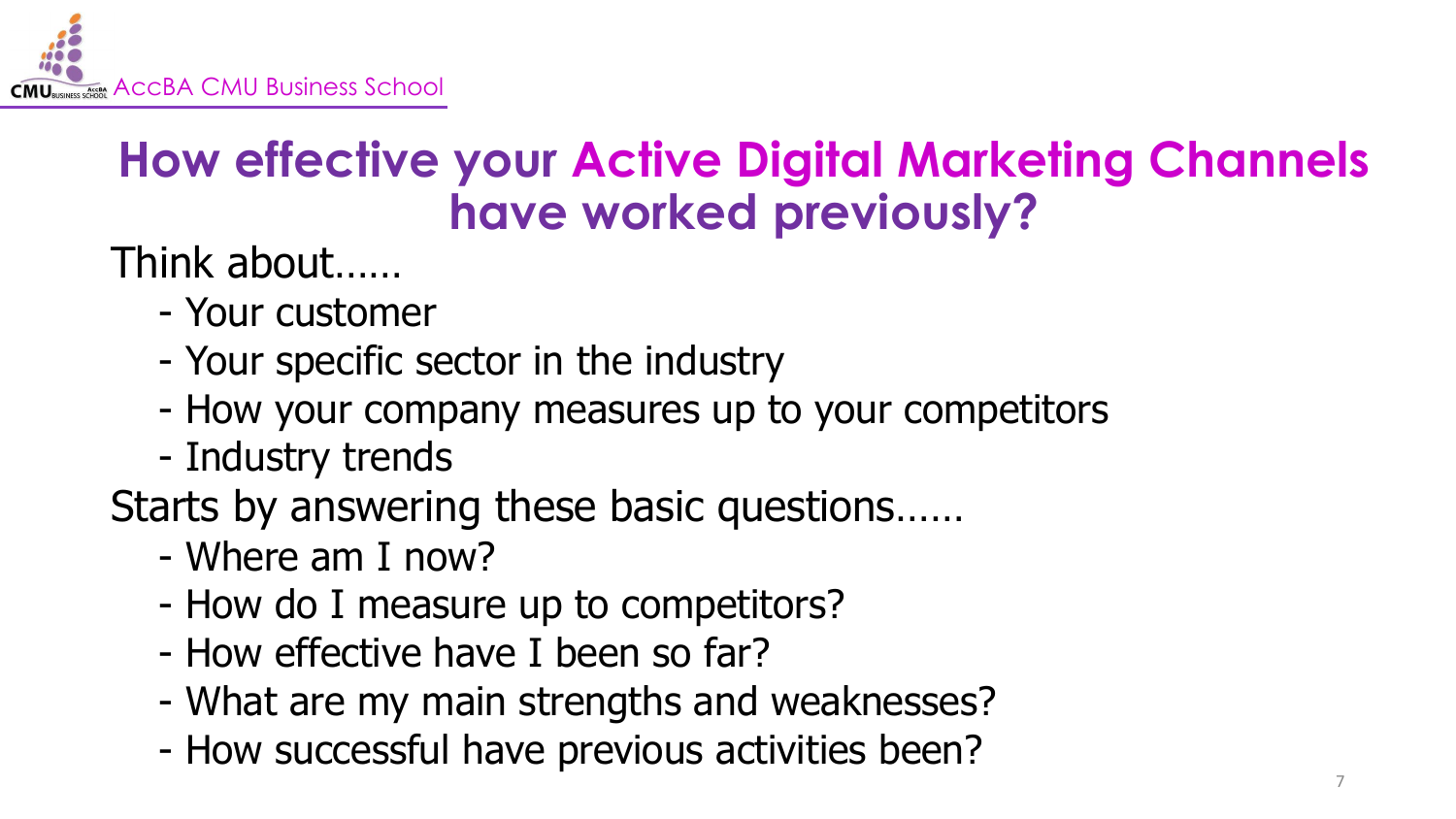#### **2) Know your Competitors: What's everyone up to?**

Where to start?

#### - **Basic Google Search**

Specific Keywords, Brands, Products. Look at the top-ranking sites!

#### - **Social media Search (e.g. hashtag, keywords, product search, etc.)**

\*\*\* Once competitors have been identified, every aspect of their campaigns must be noted\*\*\*\*

- How good they are at what they are doing?
- What are their prices?
- What are their delivery options?
- What is their range of products?
- How well do they articulate the value of their goods?

**Compare, Compare, Compare your digital capabilities with your competitors!**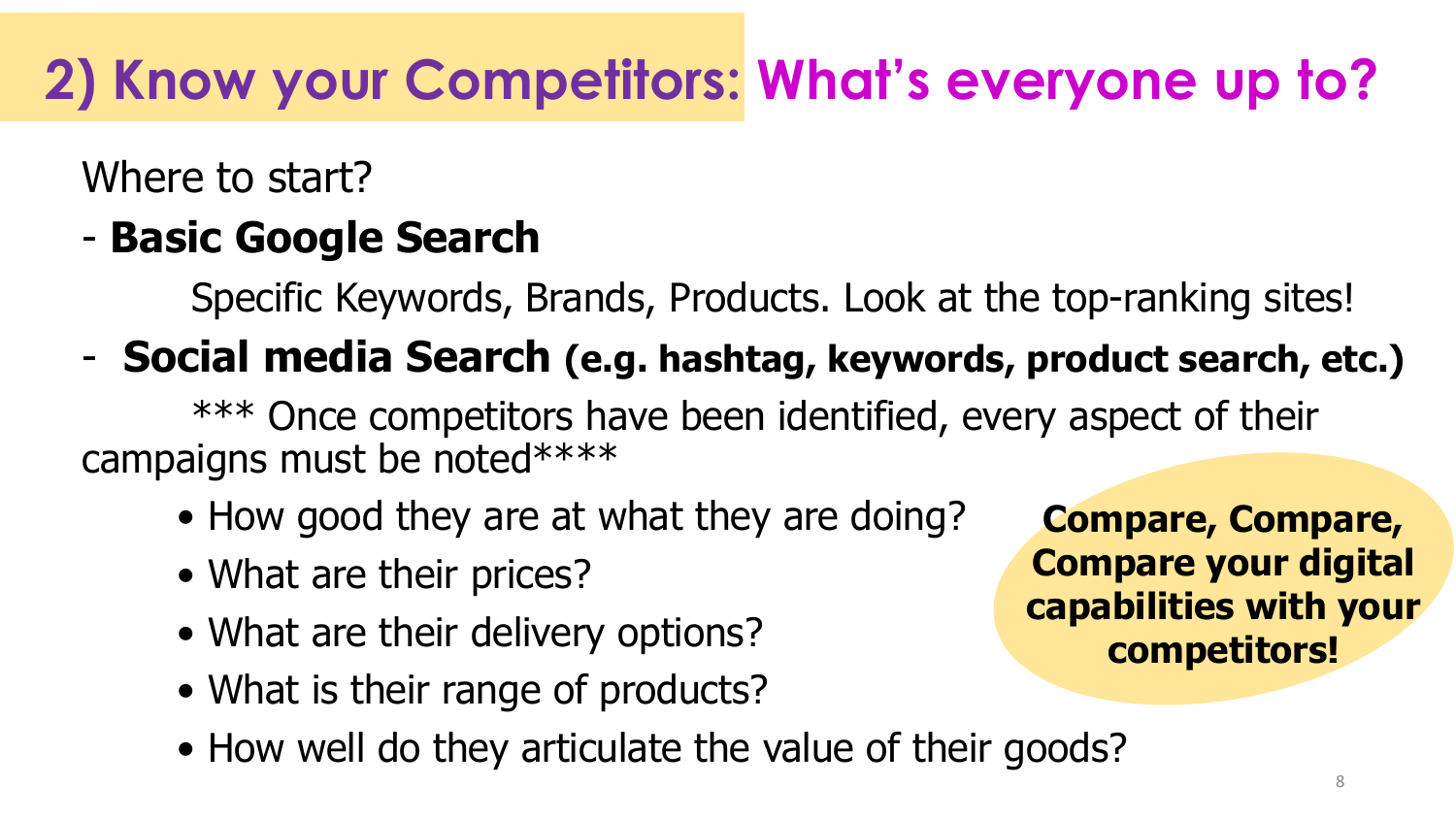

#### **Additional tools to help tracking your competitors**

#### **Google Tools**

- Google Analytics: Keep tabs on who is visiting your website, where they are coming from, how they found it, and what they are specifically searching for.
- Google alerts: Set up alerts about specific subjects to keep a close eye on your marketplace—for example, every time a competitor is mentioned—that will come straight to your email inbox.
- Google AdWords Keyword Planner: See exactly how consumers search, what words they use to search, and what terms they use, as well as getting ideas for keywords that may prove useful to your campaign.
- Google Trends: Allowing you to search for a certain subject over time, this tool gives insight into whether a search topic is gaining in popularity or if the topic is in decline.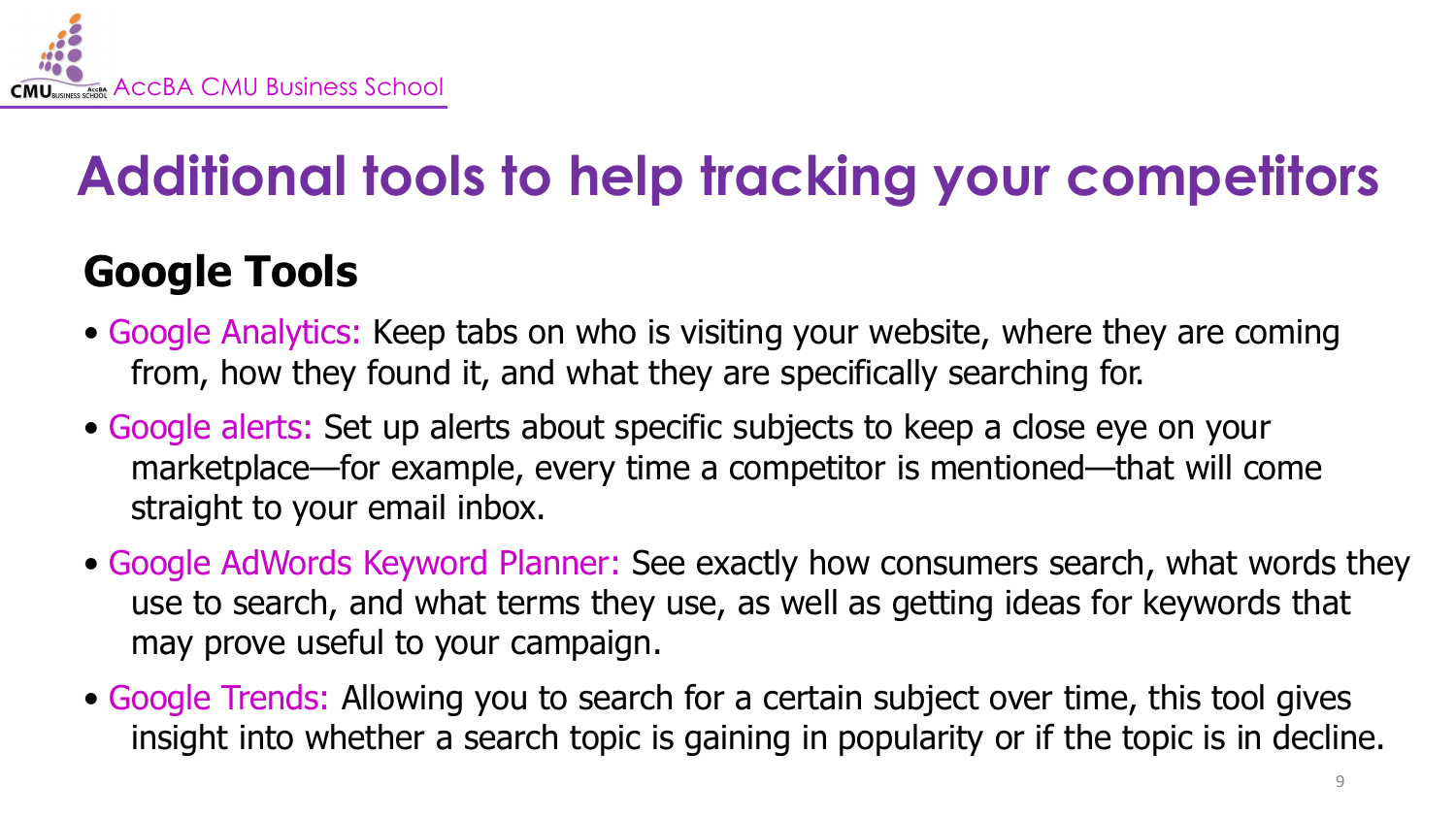#### **3) Know your Consumers: and their choices**

- Needs
- Economic psychology of price and value
- Sales promotion effects
- Attitudes
- Emotions
- The socio- cultural realm (e.g. Rituals, Myth, Norms, Group influence and sub- culture)
- The socio-familial (e.g. Family life-cycle, Family roles, Children's buying power etc.)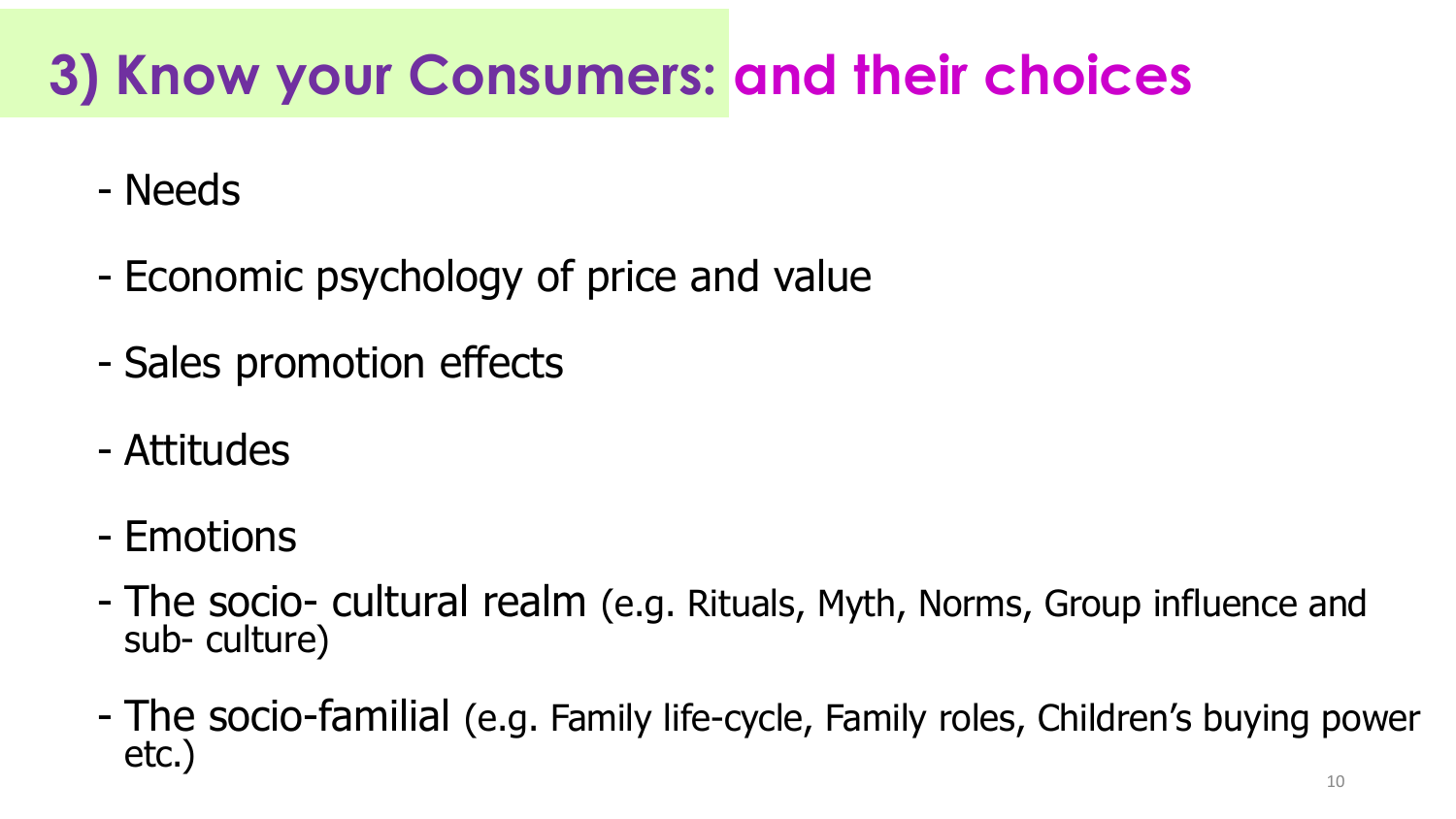

## **Building your Target Audience Profiles (Personas)**

#### 1) Basic information

#### 2) Online/offline behaviour and digital activities

What your target audience's online behaviours entail?

To be able to respond to this crisis, you have to get to know **every aspect of your audience members…..**

Reference: Dodson, Ian. The Art of Digital Marketing : The Definitive Guide to Creating Strategic, Targeted, and Measurable Online Campaigns, John Wiley & Sons, Incorporated, 2016. ProQuest Ebook Central, http://ebookcentral.proquest.com/lib/ncl/detail.action?docID=4497500.

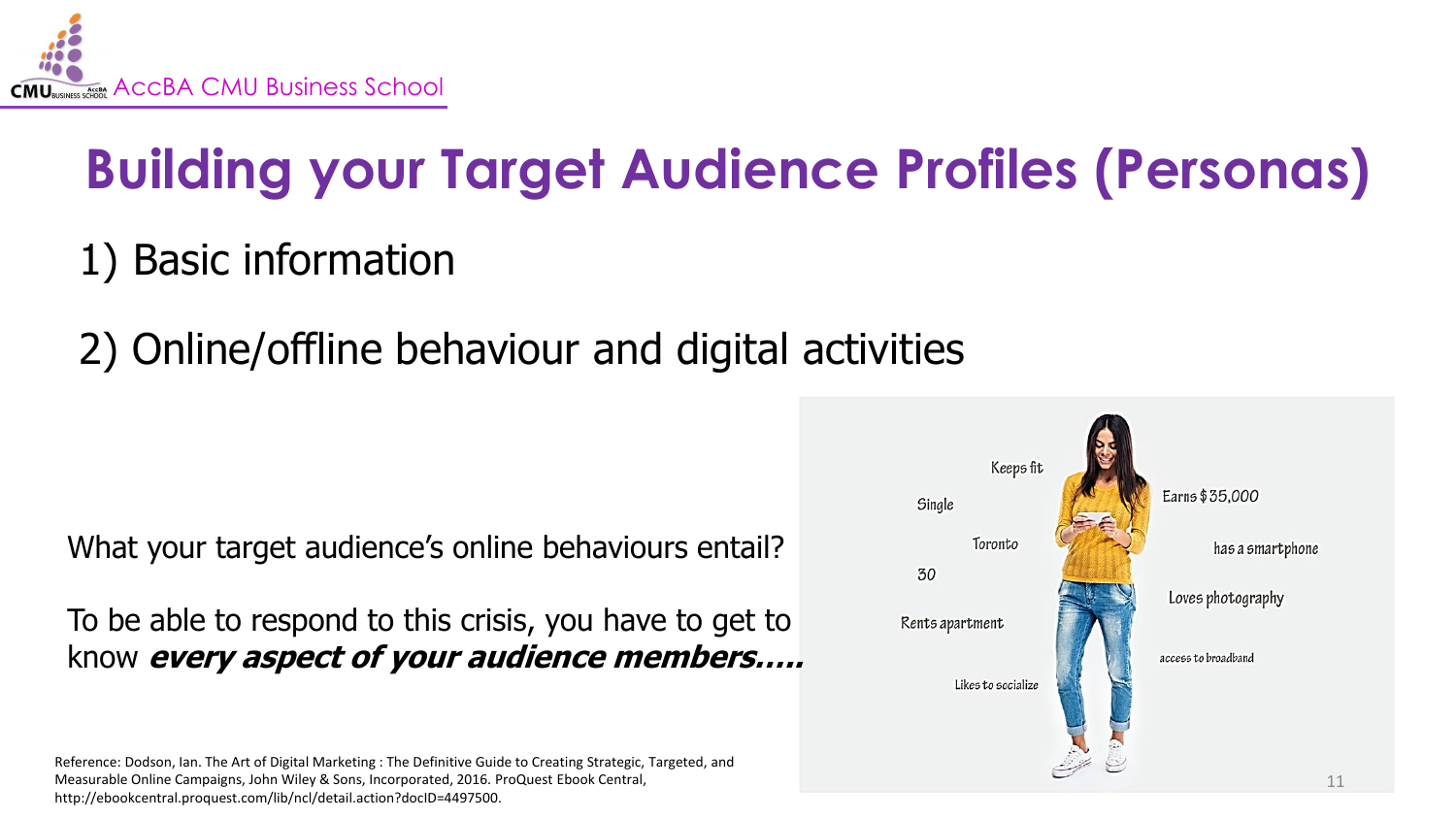

## **Prioritize Your Target Audience**



Reference: Dodson, Ian. The Art of Digital Marketing : The Definitive Guide to Creating Strategic, Targeted, and Measurable Online Campaigns, John Wiley & Sons, Incorporated, 2016. ProQuest Ebook Central,http://ebookcentral.proquest.com/lib/ncl/detail.action?docID=4497500.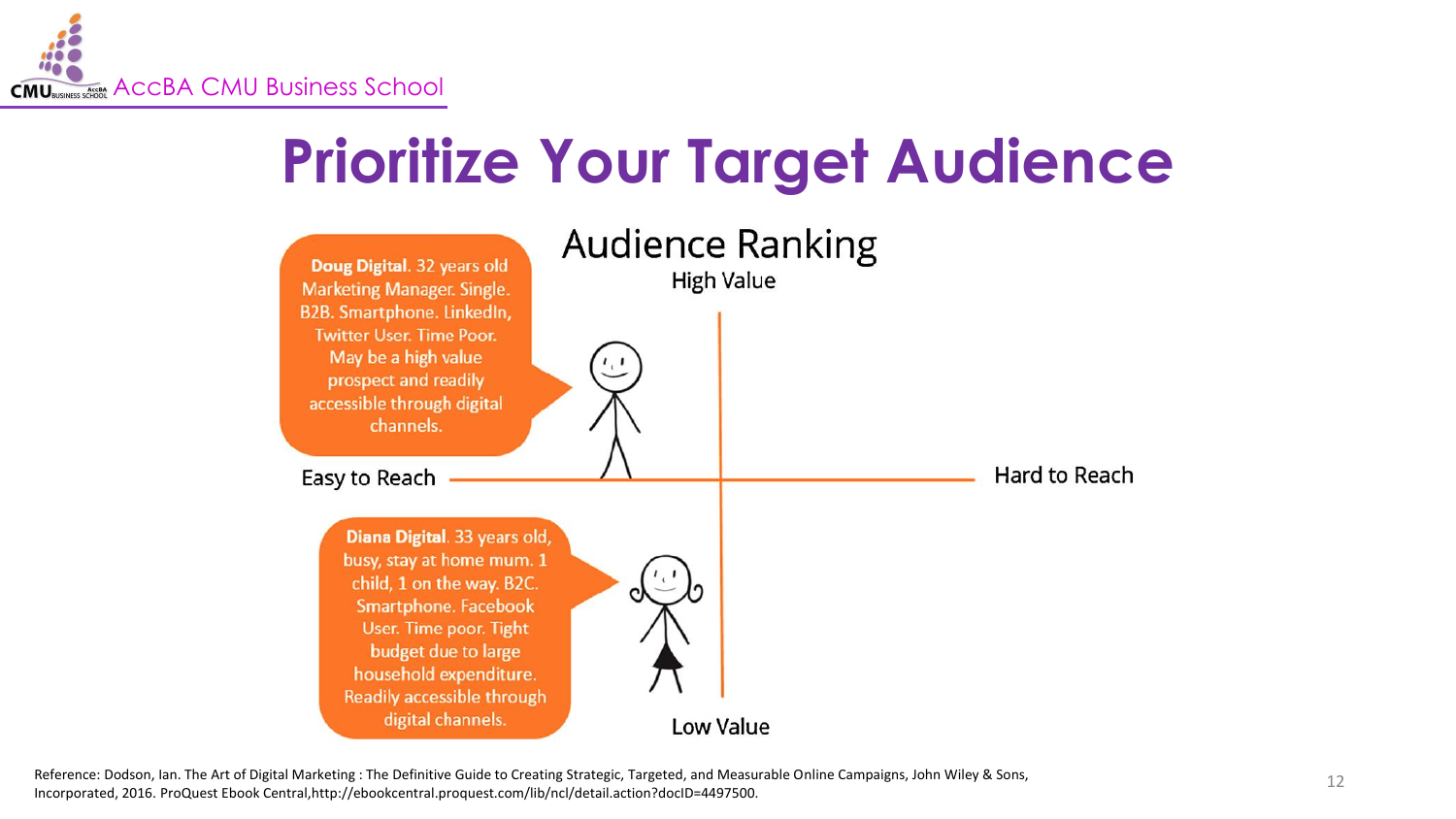

# **How consumer behaviours and their related purchase actually happens during COVID-19?**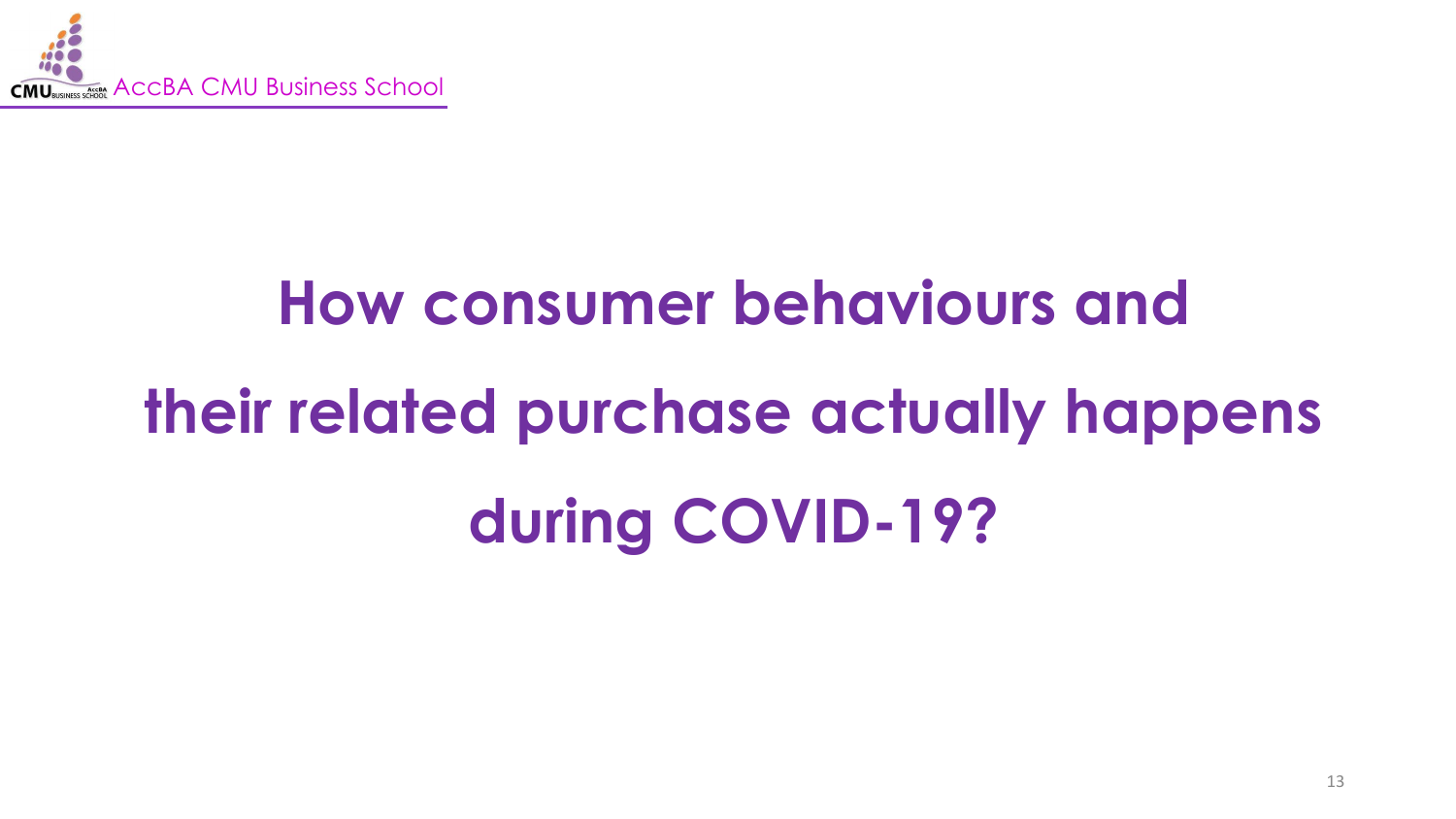

#### **Know your Consumers Decision Process (Then versus Now)**

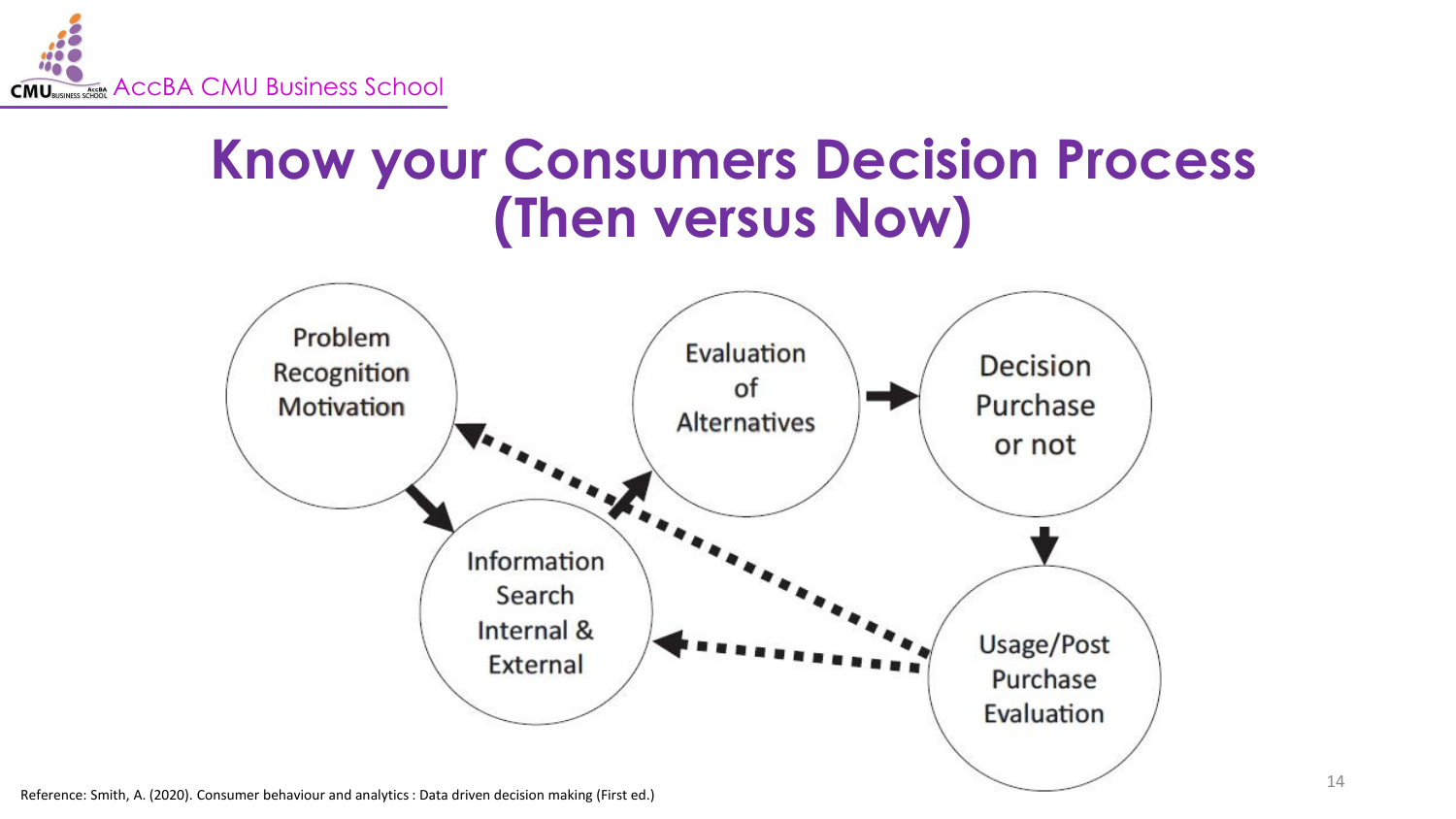

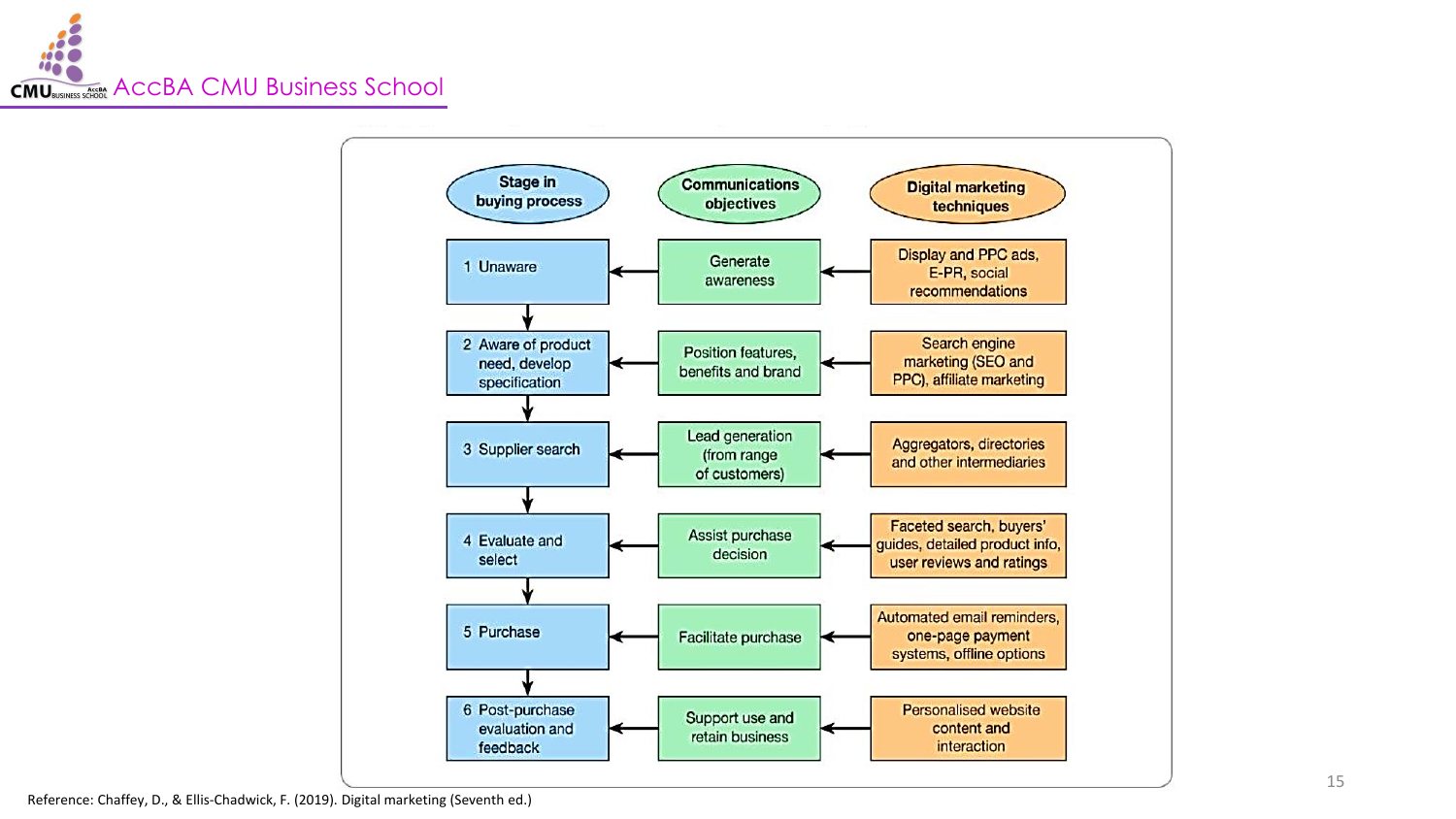

## **Example of Customer Journey Map**

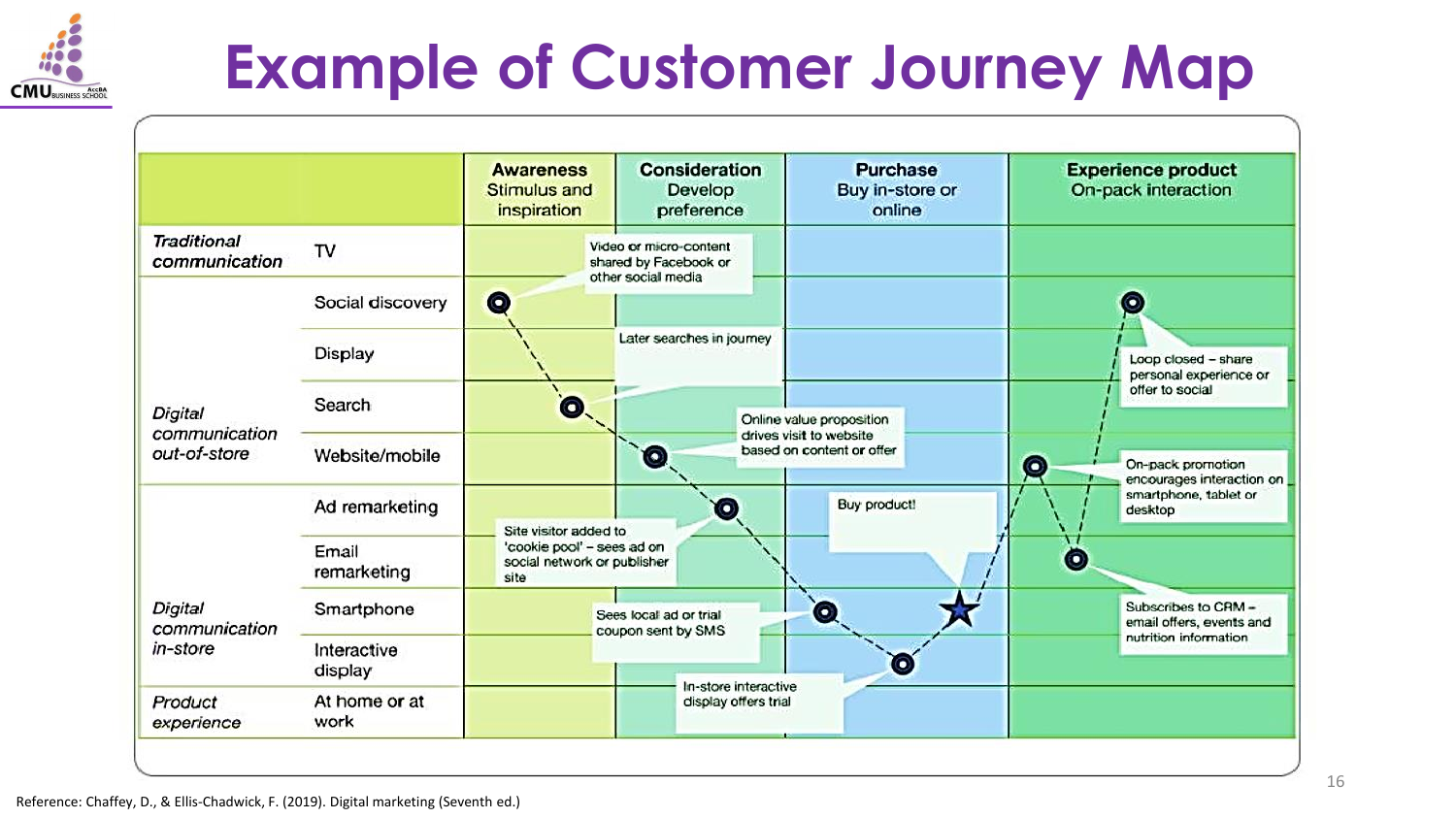# **Anulisater School Your turn! Mapping your own Customer Journey Canvas**

|                        |                                       | Problem recognition | Information search | Evaluation/Consideration | Purchase          | Usage/Post purchase |
|------------------------|---------------------------------------|---------------------|--------------------|--------------------------|-------------------|---------------------|
|                        |                                       | (Awareness)         | (Interest)         |                          | (in-store/online) | evaluation          |
| Offline communications | TV                                    |                     |                    |                          |                   |                     |
|                        | Printed media                         |                     |                    |                          |                   |                     |
|                        | Outdoor advertising                   |                     |                    |                          |                   |                     |
|                        | Radio advertising                     |                     |                    |                          |                   |                     |
|                        | Event                                 |                     |                    |                          |                   |                     |
|                        | Others ()                             |                     |                    |                          |                   |                     |
| Digital communications | Website                               |                     |                    |                          |                   |                     |
|                        | E-marketplace                         |                     |                    |                          |                   |                     |
|                        | SEO                                   |                     |                    |                          |                   |                     |
|                        | <b>SEM</b>                            |                     |                    |                          |                   |                     |
|                        | E-mail                                |                     |                    |                          |                   |                     |
|                        | Display ads                           |                     |                    |                          |                   |                     |
|                        | Social media                          |                     |                    |                          |                   |                     |
|                        | Facebook<br>$\overline{\phantom{a}}$  |                     |                    |                          |                   |                     |
|                        | Line<br>$\overline{\phantom{a}}$      |                     |                    |                          |                   |                     |
|                        | Instagram<br>$\overline{\phantom{a}}$ |                     |                    |                          |                   |                     |
|                        | Others ()<br>$\overline{\phantom{a}}$ |                     |                    |                          |                   |                     |
|                        | Mobile                                |                     |                    |                          |                   |                     |
|                        |                                       |                     |                    |                          |                   |                     |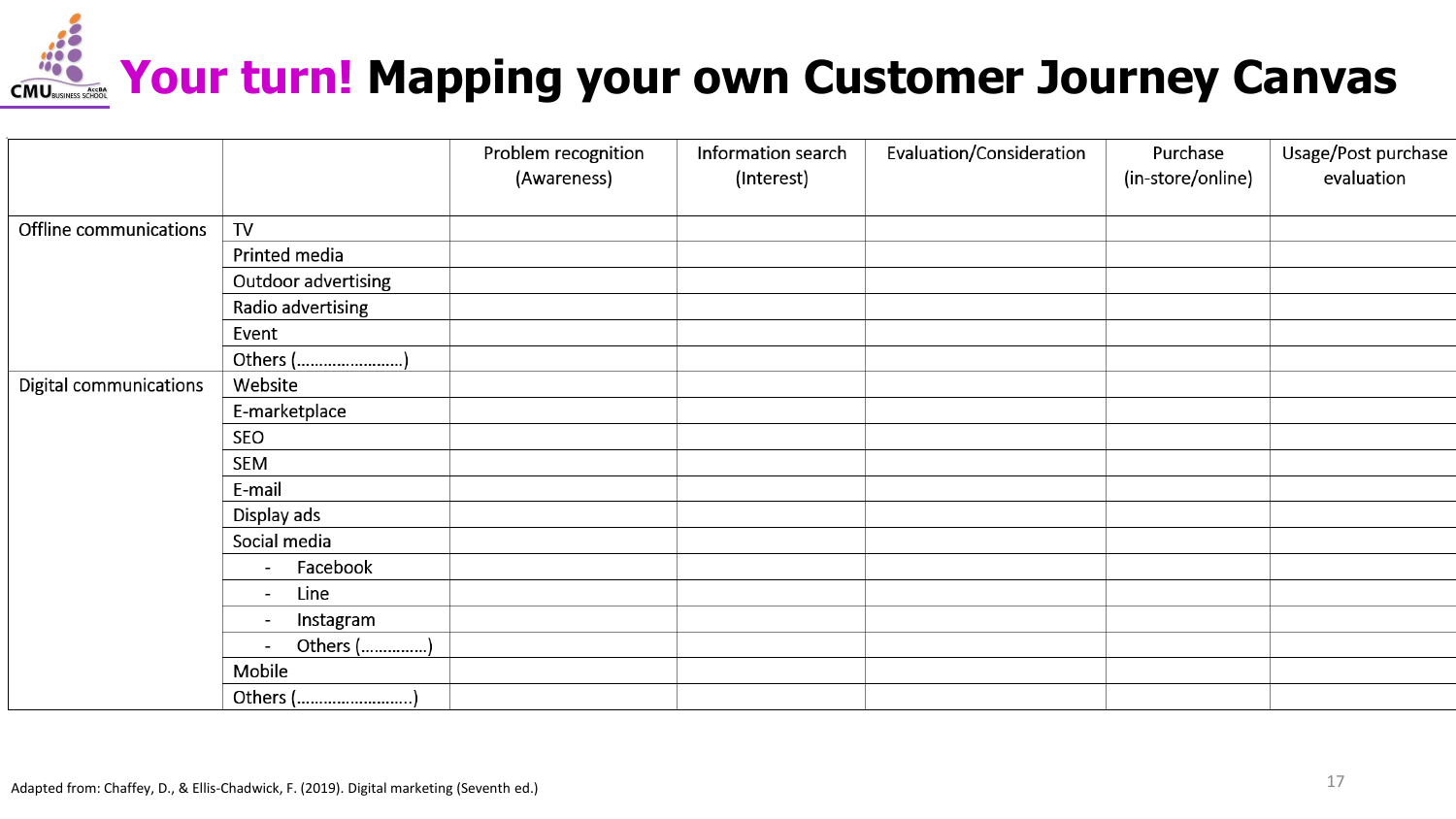

## **Reflections**

- Refresh your mindset (Why we need to do the situation analysis? Again!?)
- Re-check your Digital capabilities Versus your Competitors
- Revise your target customers, mapping their journey and understand their changes behaviours (Then versus Now)
- Creating a sense of 'Awareness'.... What is missing, Is there any missmatched ? And Are you ready to go fully digital?